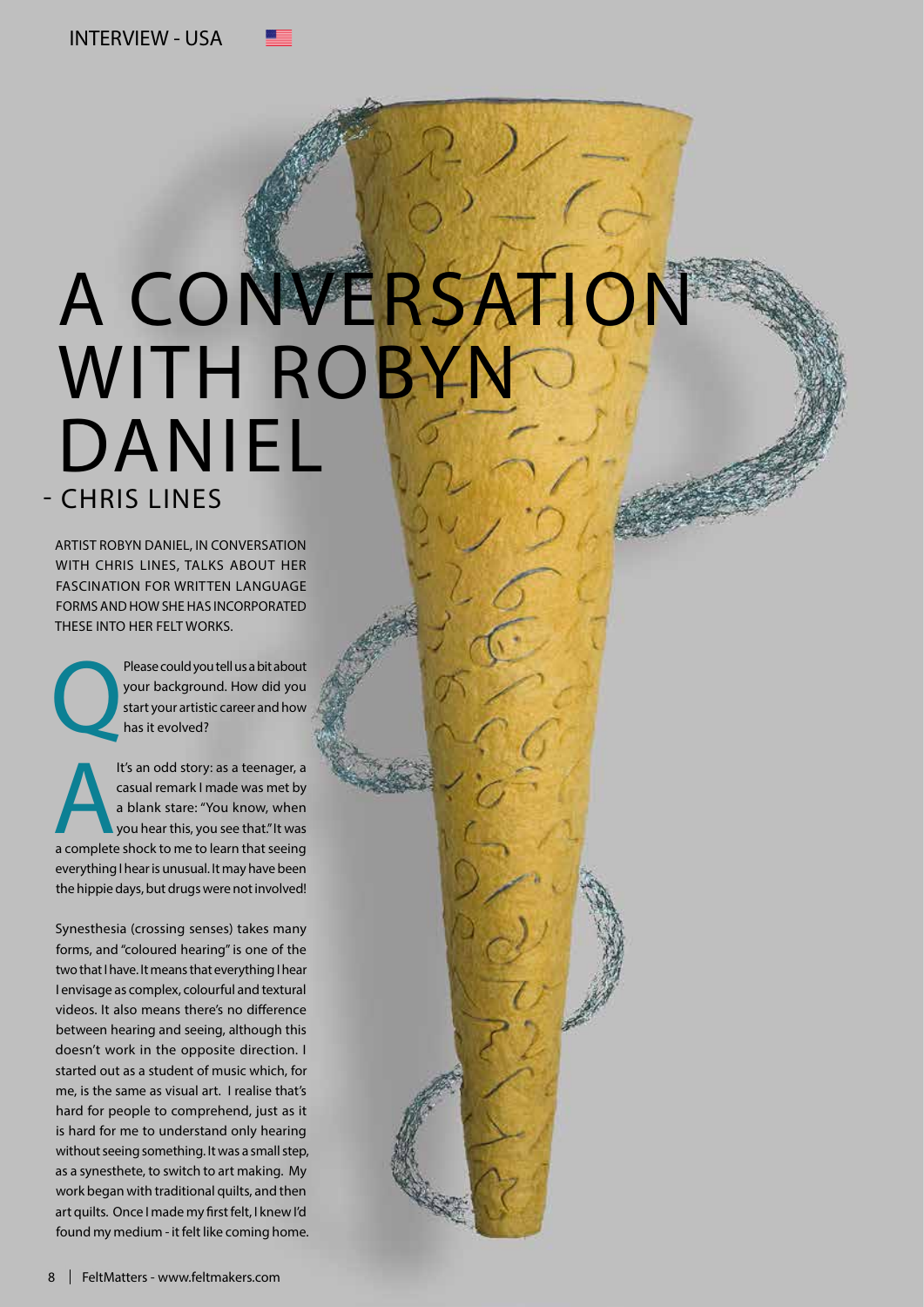

1  $2 \qquad \qquad 3 \qquad \qquad 4$ 





How did the body of works based on writing systems and books come about?

Three elements came together:

firstly, I love books; they are intimate as we hold them close, they make a sound as we turn a page, and they create a world which we can enter. Evanescence references the interactive quality of reading: Morse code is carved into the felt body, while the top wire section detaches and, with its internal felt balls, becomes a rattle - a nod to the sound of pages turning.

Secondly, when I started viewing contemporary artists' books, I learned that they can take any form, with some containing no words; Drifting Into Down and Evanescence are both sculptures and books.

Thirdly, in college, I started learning sign language which taught me that, although it is based on English, it is a completely different form of that language. That, in time, led me to Gregg shorthand, Morse code and other ways of writing English.

What materials do you use, and why? I can see that you often combine materials with different properties.

AI loved the freedom of experimentation in the art quilt world and carried that into felting, especially since I taught myself how to felt. One of my pieces has stitched condoms; some have wire; another has buttons. I love how wool draws into its depths, in a physical way, fabrics and other items. The materials are chosen based on their ability to support the concept behind each piece.

Please tell us about the special techniques that enable you to create some unique surfaces.

AExploiting the distinctive properties of felt truly brings me joy. The ability to cut into it to expose inner layers, often of different colours, is frequently used both in my books e.g., Interior Language and in other abstract works. I have the nickname "concrete felter" for a reason: I make rock hard felt (usually in merino wool) so that it stays intact as I cut, using very small, bent-handled scissors. I'm mining the depths for words, in both a literal and a metaphorical sense. Felt's surface invites exploration. I love to use wire, a line in space whose bright surface plays against wool's matte one, the interplay of hard against soft.

QWhat is the meaning of these works for you, and how do you envisage the response of the viewer?

Much of my work explores communication. We make assumptions when we communicate, and sometimes the message received isn't exactly what was intended. Admonition or Meditation #1 can be interpreted as a warning or as a mantra - or as something else completely.

I chanced upon a Gregg shorthand manual in a secondhand bookshop. The shapes of the script are beautiful to me, especially since they are actual words conveying a message. I don't read shorthand or Morse code (nor do I have plans to), so once a piece is finished, the words are simply shapes. I do have sketchbooks with "translations", but rarely refer to them.

I feel a bit uneasy knowing that some intimate writings, whether mine or others' as in Confession #1, are in full view. The writing is there but the message cannot be